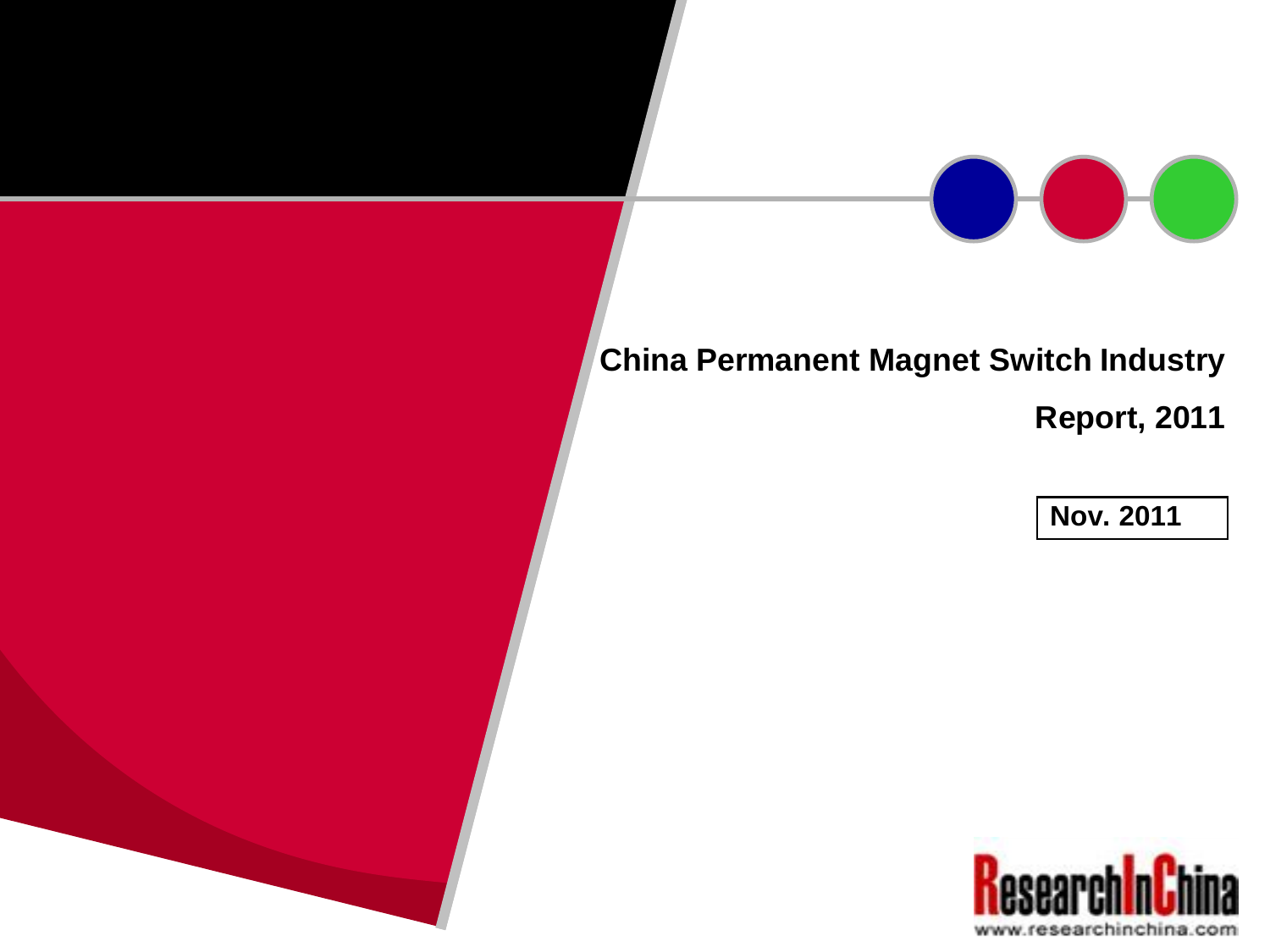# esearch ni hina

The Vertical Portal for China Business Intelligence

### *This report*

- **Analyzes the development environment of China permanent magnet switch industry.**
- **Focuses on forecast of permanent magnet switch industry.**
- **Highlights the operation of high voltage switch manufacturers.**

### **Related Products**

Global and China RF Coaxial Cable Industry Report, 2010-2013

China Magnetic Wire Industry Report, 2011

China Smart Meter Industry Report, 2011-2012

China High-Voltage Switch Industry Report, 2010- 2011

China Power Transformer Industry Report, 2010-2011

China Electric Bicycle Industry Report, 2010-2011

Please visit our website to order this report and find more information about other titles at **www.researchinchina.com**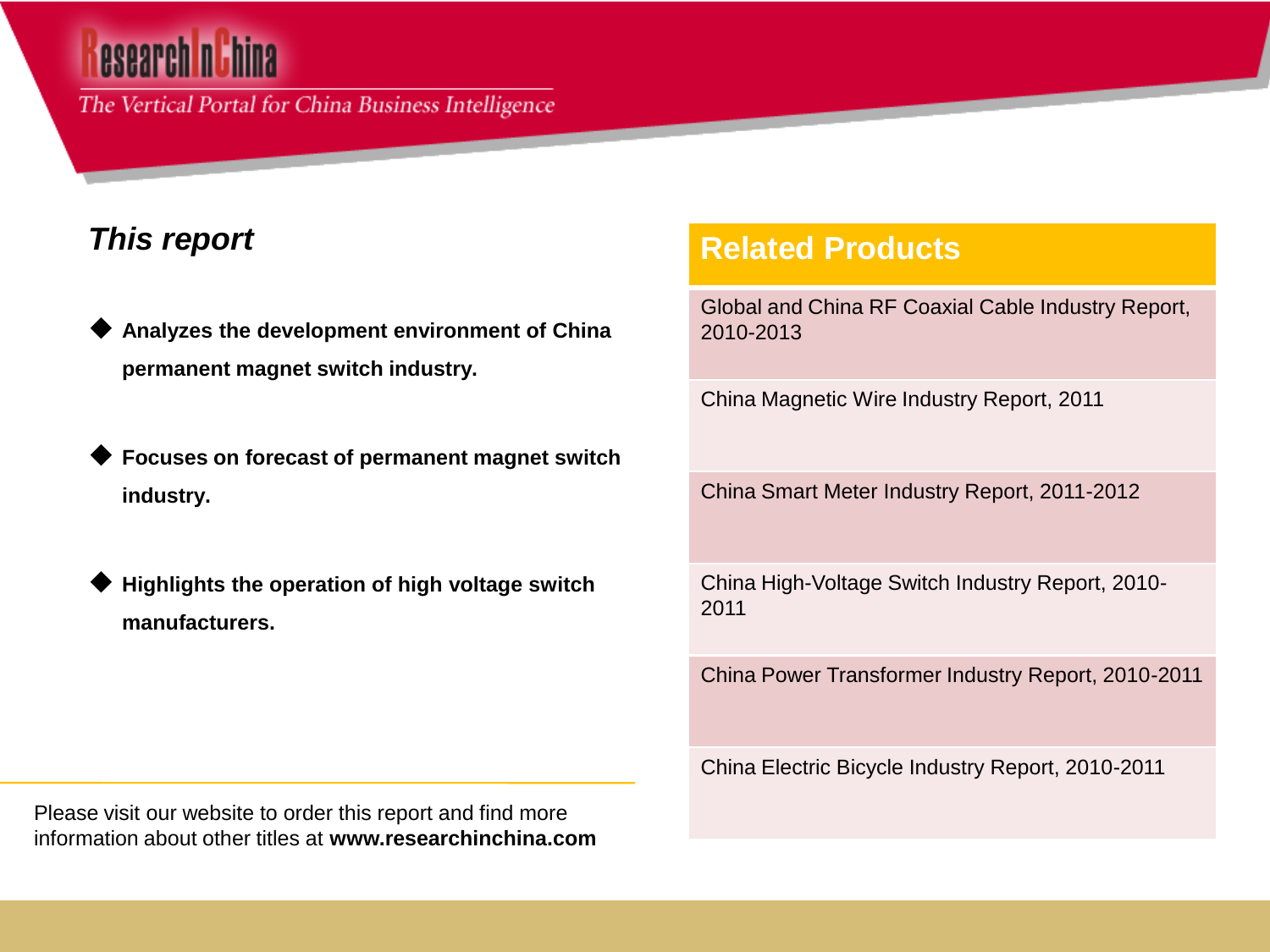The Vertical Portal for China Business Intelligence

### **Abstract**

Permanent magnet switches refer to electric switches with permanent magnetic actuators. Compared with conventional spring actuator switches, they hold a lot of advantages, say, less components, smaller size, longer life and higher performance, and serve as substitutes for spring switches.

China permanent magnet switch industry is still at the primary stage of development. In 2010, China produced only 35,000 sets of permanent magnet switches. As their performance has been improved gradually and promotion has been enhanced, permanent magnet switches will be applied more widely in large-scale industrial enterprises in steel, petrochemical, coal, etc. It is estimated that the market scale of permanent magnet switches will increase to 65,000 sets in China in 2015 with the average growth rate of 13.18%.

#### **China Permanent Magnet Switch Market Scale, 2010-2015E**



#### **Source: ResearchInChina**

At present, large permanent magnet switch manufacturers can be mainly divided into foreign-funded and China-funded enterprises in China.

Tavrida Electric and ABB are representatives in the first category. Tavrida's products mainly serve China railway system, while ABB focuses on smart grid. Besides, Schneider Electric and Eton have also launched small batches of products into the Chinese market.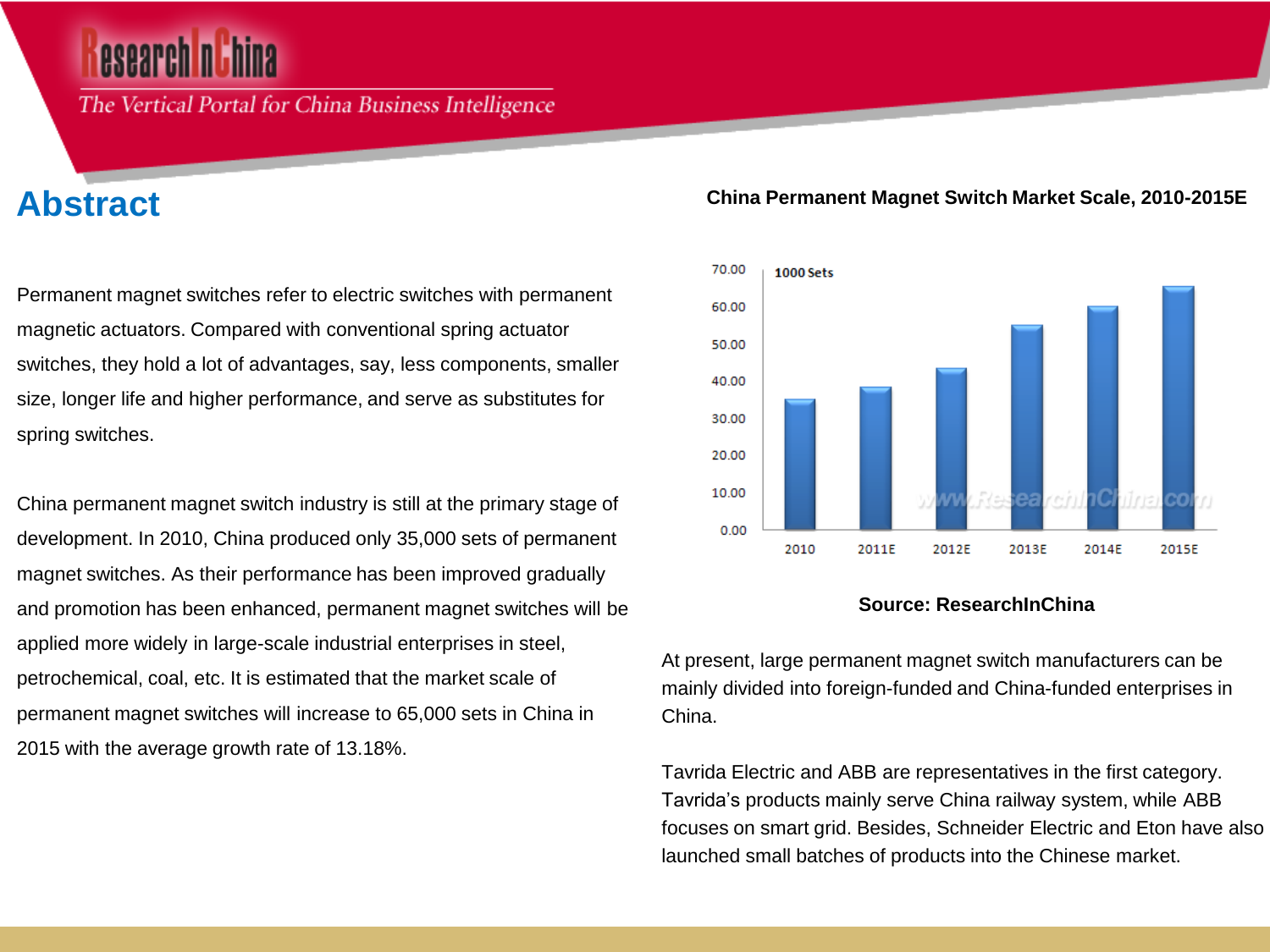## esearch nu hina

The Vertical Portal for China Business Intelligence

Yongda Group is a prominent China-funded enterprise, occupying 21.92% of the Chinese permanent magnet switch market in 2010. Till Oct. 2011, Yongda Group has achieved mass production of 12kV and 40.5kV permanent magnet switches, and successfully developed 24kV and 31.5kV permanent magnet switches but still without mass production. Chinese enterprises which can massively produce permanent magnet switches also include CREAT, Dongyuan Electrical, Xinlong Electrical, Senyuan Electric, etc.

"China Permanent Magnet Switch Industry Forecast Report, 2011" of ResearchInChina mainly covers the following contents:

◆ Policies for and features of China permanent magnet switch industry;

◆2012-2015 forecast of China permanent magnet switch industry, including the forecast of output, output value and profit;

Development of foreign-funded permanent magnet switch enterprises in China, including the overall development, expansion in China, and market promotion of permanent magnet switch products in China;

Development of China-funded permanent magnet switch enterprises, including the overall operation, permanent magnet switch product R&D, production, capacity, output, development plan, etc.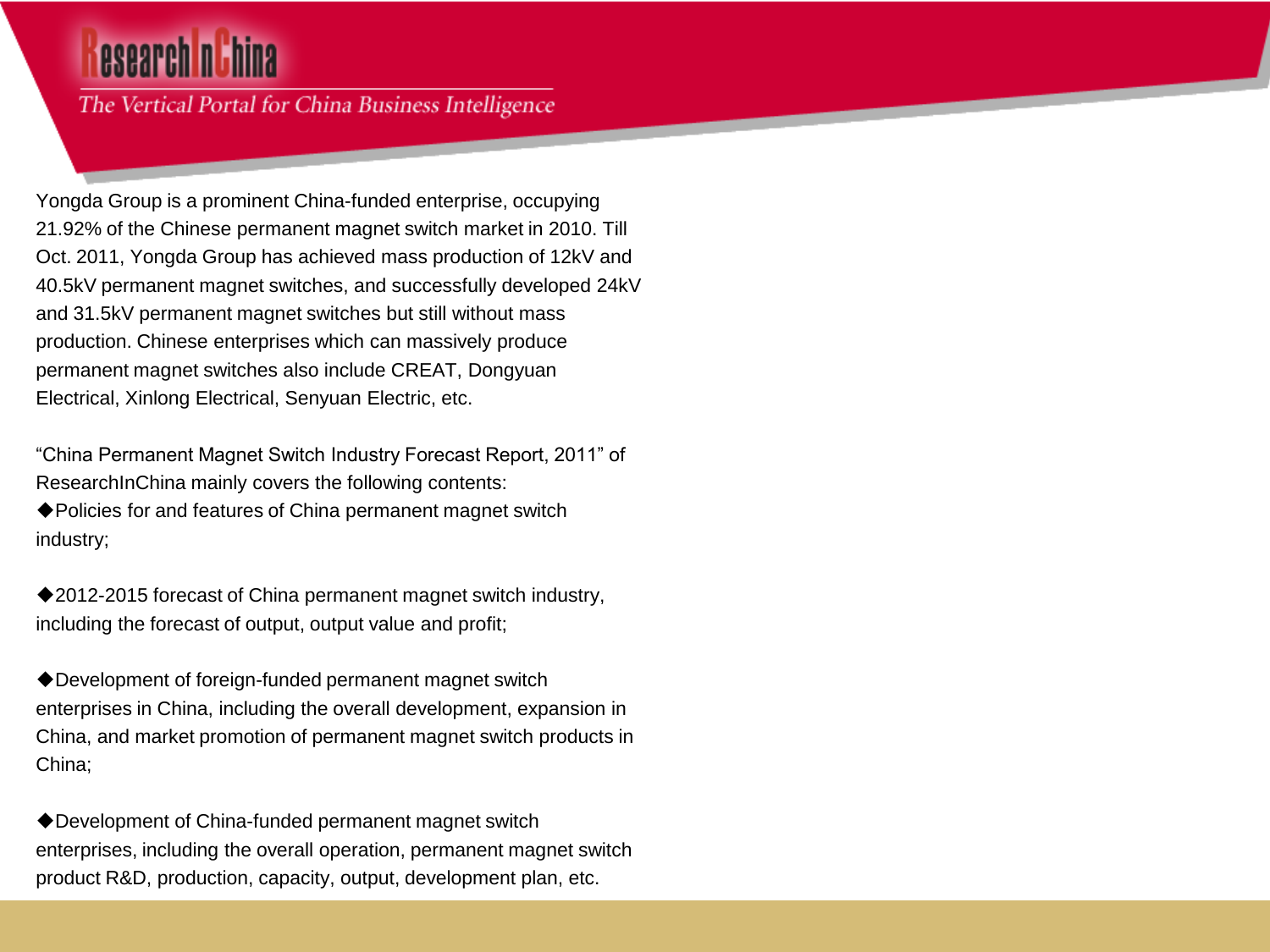## esearch n

The Vertical Portal for China Business Intelligence

## *Table of contents*

#### **1. Overview of Permanent Magnet Switch**

1.1 Definition

- 1.2 Classification
- 1.3 Evolution
- 1.3.1 Evolution in the World
- 1.3.2 Evolution in China
- 1.4 Prospect

#### **2. Development Environment of China Permanent Magnet Switch Industry**

2.1 Market Regulation and Policy

2.1.1 Market Regulation

2.1.2 Policy

2.2 Development Cycle

2.3 Industry Feature

2.4 Industry Barrier

#### **3. Status Quo and Forecast of China Permanent Magnet Switch Market**

- 3.1 Market Supply
- 3.1.1 Vacuum Circuit Breaker

3.1.2 Permanent Magnet Switch

- 3.2 Market Driving Force
- 3.3 Market Promotion
- 3.4 Profitability
- 3.5 Competition

#### **4. Key Foreign Manufacturers of Permanent Magnet Switch in China**

- 4.1 Tavrida Electric 4.1.1 Permanent Magnet Switch Business
- 4.1.2 Tavrida Electric (Beijing) Co., Ltd.
- 4.2 ABB
- 4.2.1 Permanent Magnet Switch Business 4.2.2 ABB in China
- 4.2.3 ABB Xiamen Switchgear Co., Ltd.
- 4.3 Schneider
- 4.4 Eaton
- 4.5 Siemens
- 4.5.1 Siemens AG
- 4.5.2 Siemens China

#### **5. Key Local Manufacturers of Permanent Magnet Switch in China**

5.1 Jilin Yongda Group Co., Ltd. 5.1.1 Profile 5.1.2 Operation 5.1.3 Permanent Magnet Switch Business 5.1.4 Brand Cooperation 5.2 Beijing Creative Distribution Automation Co., Ltd. (CREAT) 5.2.1 Profile 5.2.2 Operation 5.2.3 Permanent Magnet Switch Business 5.2.4 Development Potential of Permanent Magnet Switch Business 5.3 Jiangsu Dongyuan Electrical Group Co., Ltd. 5.3.1 Operation

5.3.2 Permanent Magnet Switch Business

5.4 Anhui Xinlong Electrical Co., Ltd.

5.5 Lanzhou Great Wall Electrical Co., Ltd.

5.6 Henan Senyuan Electric Co., Ltd.

5.7 Beijing Longyuan Switch Equipment Co., Ltd.

5.8 Yangzhou New Concept Electric Co., Ltd.

5.9 Xiamen Huadian Switchgear Co., Ltd. (Huatech)

5.10 Jilin Hengtong High Voltage Electric Co., Ltd.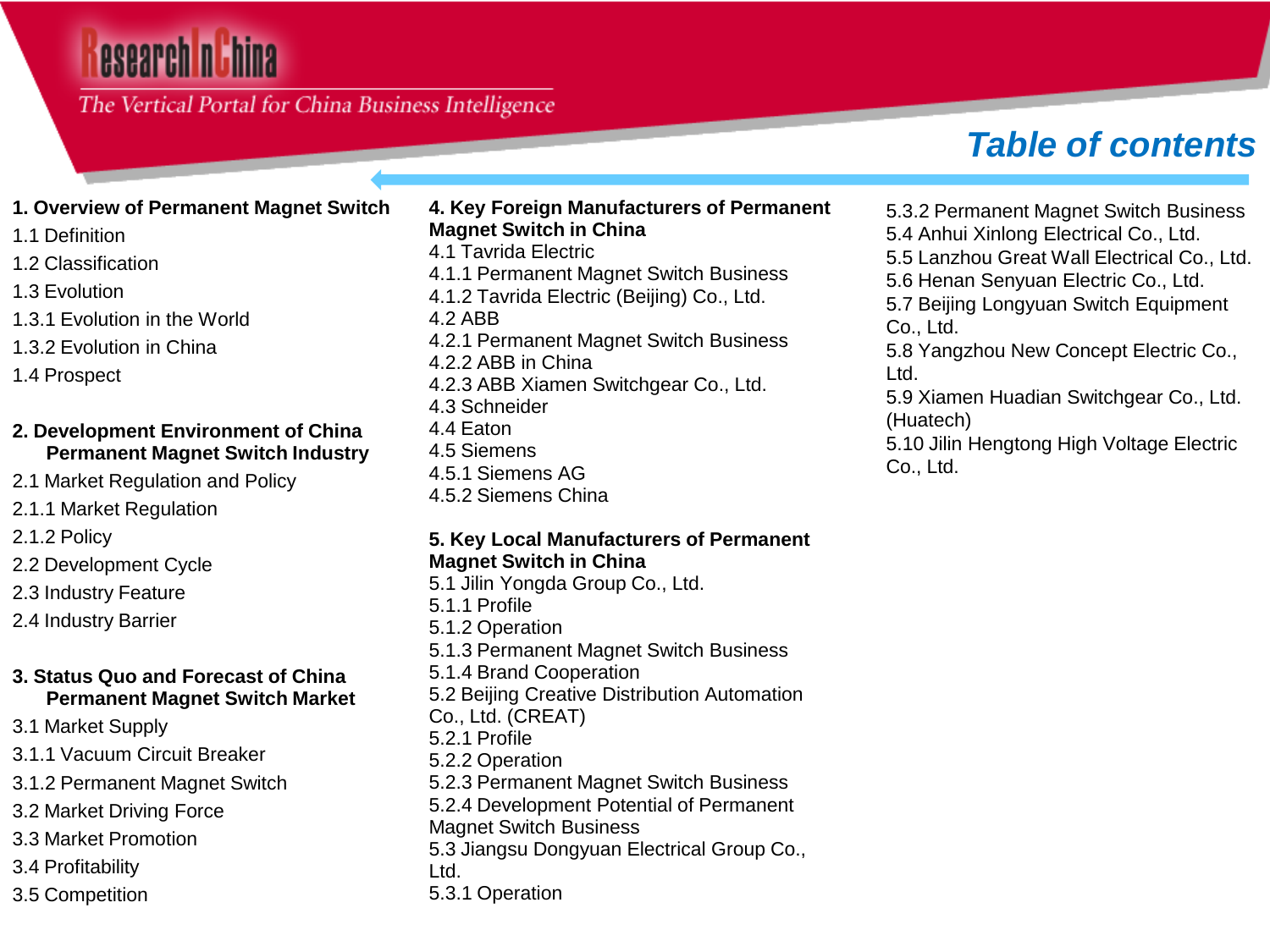# esearch nuhina

The Vertical Portal for China Business Intelligence

## *Selected Charts*

- Major Policies of Permanent Magnet Switch Industry
- Life Cycle of Permanent Magnet Switch Industry
- Output of Vacuum Circuit Breaker in China, 2001-2010
- Output of 12kV Vacuum Circuit Breaker in China, 2001-2010
- Output of 40.5kV Vacuum Circuit Breaker in China, 2001-2010
- Output of Vacuum Circuit Breaker in China, 2011-2015E
- Output of 12kV Vacuum Circuit Breaker in China, 2011-2015E
- Output of 40.5kV Vacuum Circuit Breaker in China, 2011-2015E
- Output of Permanent Magnet Switch in China, 2007-2015E
- Market Size of Permanent Magnet Switch in China, 2007-2015E
- Output Value of High-voltage Switch in China, 2003-2009
- Installed Capacity of Power Generation in China, 2001-2010
- Investment Plan of Transmission & Distribution Grid Construction and Transformation in China, 2006-2015E
- Profit of Permanent Magnet Switch Market in China, 2007-2015E
- Development of Major Manufacturers of Permanent Magnet Switch in China
- Capacity and Sales Volume of Major Manufacturers of Permanent Magnet Switch in China, 2011
- Major Switch Subsidiaries of ABB in China
- Business Indicators of ABB Xiamen Switchgear, 2008-2009
- Business Indicators of SSEBA, 2008-2009
- Business Indicators of Eaton Power Equipment, 2008-2009
- Order Intake of Siemens Industry Segment by Product, FY2009-FY2010
- Operating Revenue Structure of Siemens Industry Segment by Product, FY2009-FY2010
- Profit of Siemens Industry Segment by Product, FY2009-FY2010
- Major Switch Subsidiaries of Siemens in China
- Production Capacity of Yongda, 2011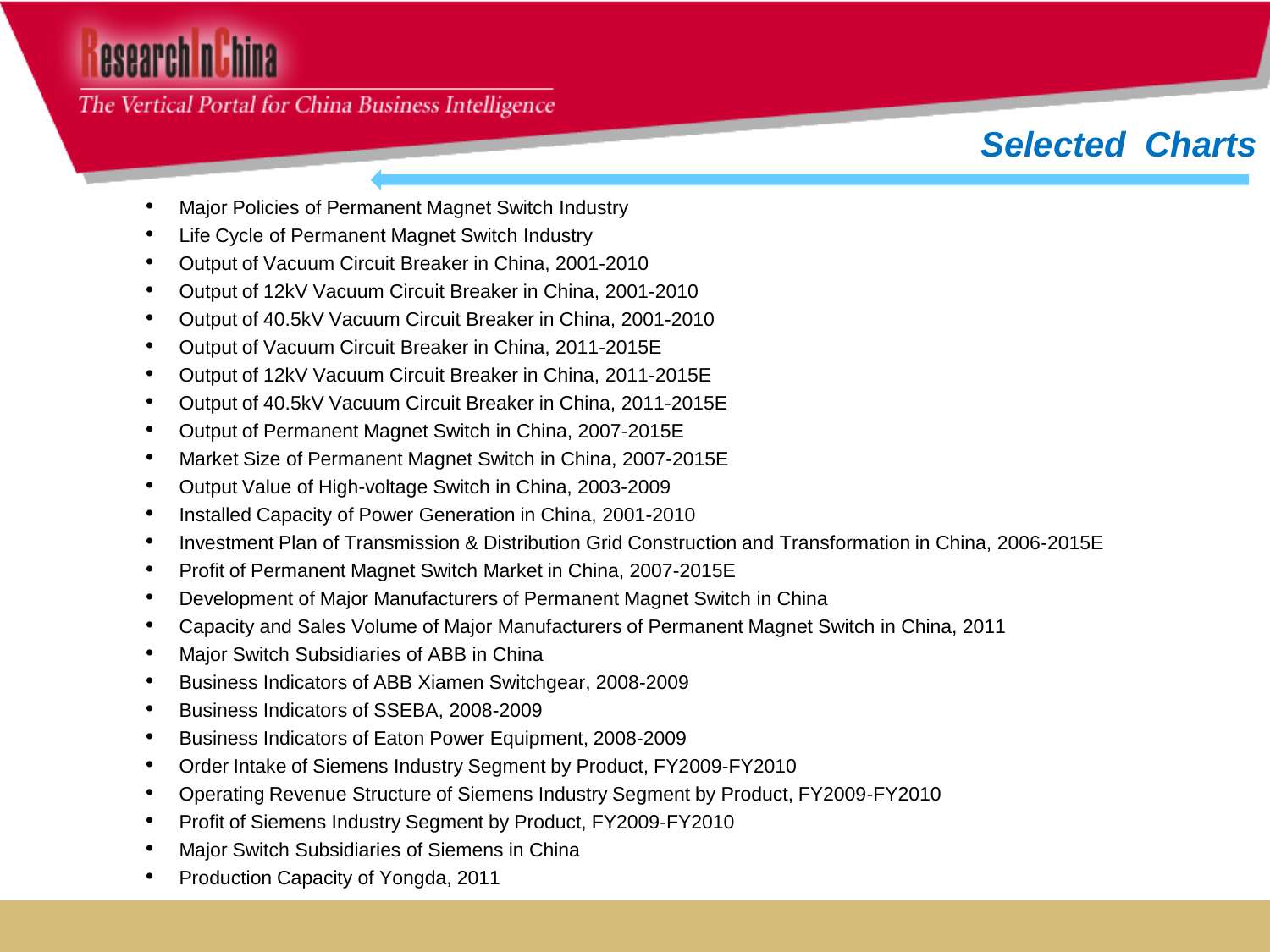# esearch nuhina

The Vertical Portal for China Business Intelligence

## *Selected Charts*

- Operating Revenue and Net Income of Yongda, 2007-2011
- Gross Margin of Yongda, 2007-2011
- Revenue Structure of Yongda by Region, 2010-2011
- Main Permanent Magnet Switch Products of Yongda
- Operating Revenue of Permanent Magnet Switch Business of Yongda, 2008-2011
- Revenue Structure of Permanent Magnet Switch Business of Yongda by Region, 2010-2011
- Gross Margin of Permanent Magnet Switch Business of Yongda, 2008-2011
- Sales Volume of Permanent Magnet Switch of Yongda, 2004-2011
- Sales Volume of 12kV Permanent Magnet Switch of Yongda, 2008-2011
- Sales Volume of 40.5kV Permanent Magnet Switch of Yongda, 2008-2011
- Unit Price of Permanent Magnet Switch of Yongda, 2008-2011
- Sales Value Proportion of Permanent Magnet Switch of Yongda by Application Area, 2011H1
- Price Comparison between YDD and EATON Permanent Magnet Switch Brands of Yongda, 2008-2011
- Operating Revenue and Net Income of CREAT, 2006-2011
- Gross Margin of CREAT, 2006-2011
- Operating Revenue Structure of CREAT by Region, 2010
- Main Permanent Magnet Switch Products of CREAT
- Operating Revenue and Gross Margin of Permanent Magnet Vacuum Switchgear of CREAT, 2006-2011
- Cost Structure of Permanent Magnet Vacuum Switchgear of CREAT
- Operating Revenue and Net Income of Dongyuan Electrical, 2006-2011
- Gross Margin of Dongyuan Electrical, 2006-2011
- Revenue Structure of Dongyuan Electrical by Product, 2010
- Revenue Structure of Dongyuan Electrical by Region, 2009-2011
- Design Capacity of Permanent Magnet Vacuum Circuit Breaker of Dongyuan Electrical, 2006-2010
- Revenue and Gross Profit of Permanent Magnet Vacuum Circuit Breaker Business of Dongyuan Electrical, 2008-2010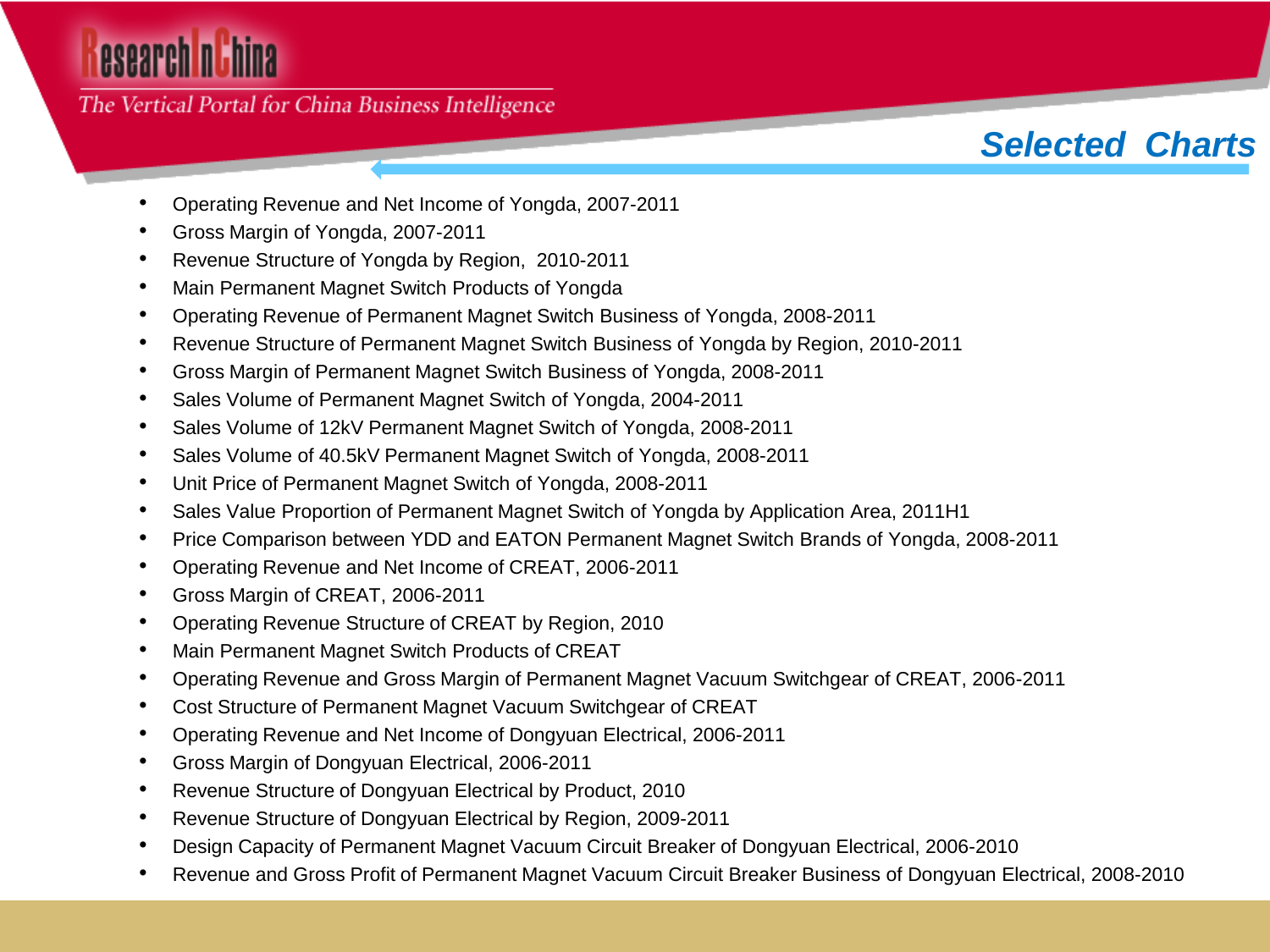# esearch nuhina

The Vertical Portal for China Business Intelligence

## *Selected Charts*

- Operating Revenue and Net Income of Xinlong Electrical, 2006-2011
- Gross Margin of Xinlong Electrical, 2006-2011
- Revenue Structure of Xinlong Electrical by Region, 2010
- Operating Revenue and Net Income of Great Wall Electrical, 2006-2011
- Gross Margin of Great Wall Electrical, 2006-2011
- Operating Revenue and Net Income of Senyuan Electric, 2006-2011
- Gross Margin of Senyuan Electric, 2006-2011
- Business Indicators of Beijing Longyuan, 2008-2009
- Business Indicators of Yangzhou New Concept, 2008-2009
- Business Indicators of Huatech, 2008
- Business Indicators of Jilin Hengtong, 2008-2009